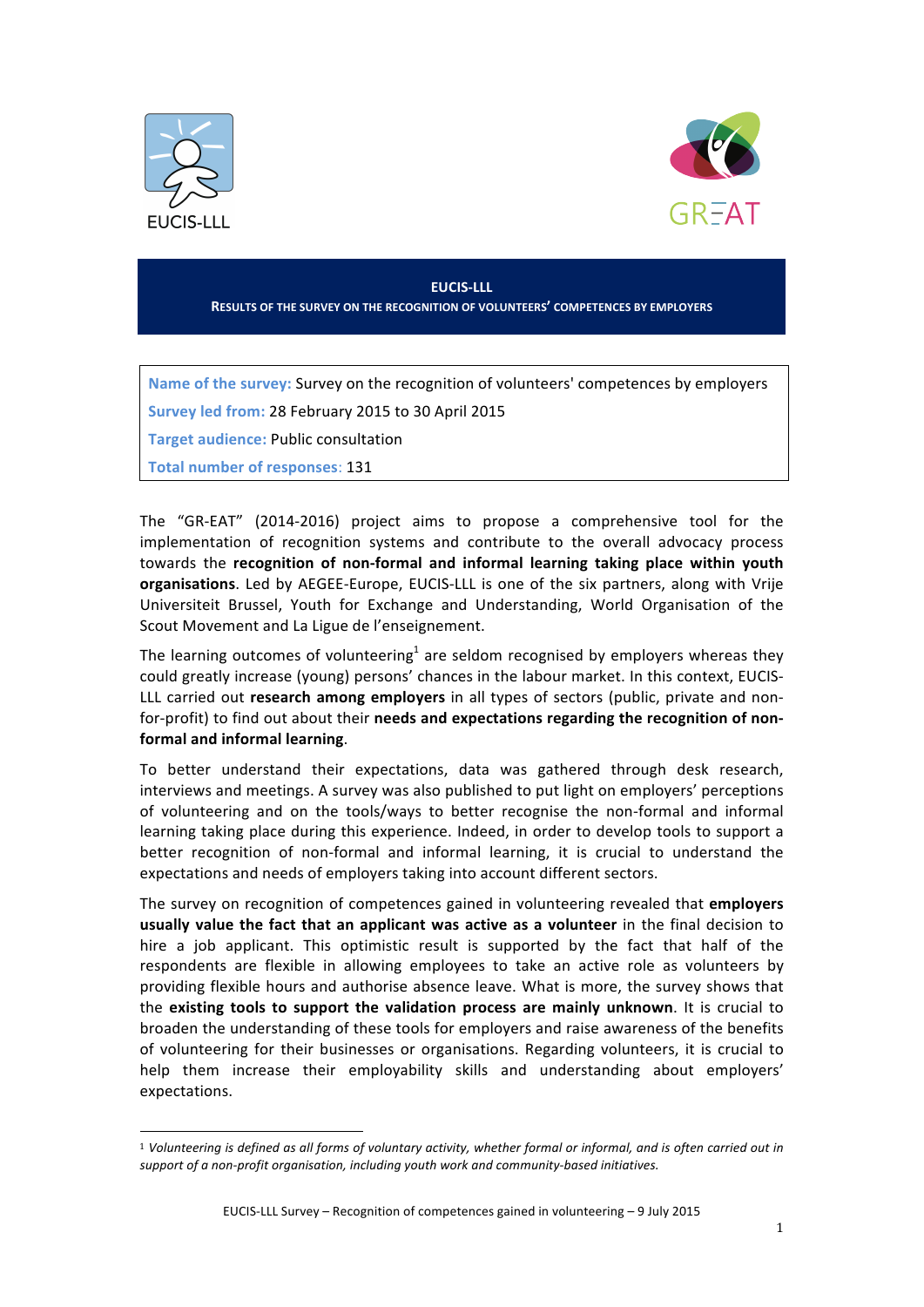The survey results presented in this document show the following key findings:

- Employers place a lot of emphasis on finding candidates with the right competences and soft skills, for example 'a problem-solving attitude and resilience', 'a sense of initiative and pro-active attitude' and 'social and civic competences' are particularly valued.
- Respondents agree with the fact that the **competences** of an applicant gained during a volunteering period can be as valuable to a company or organisation as the competences gained through formal learning (4.07/5). Additionally, they value the fact that an applicant was active as a volunteer in the final decision to hire a job applicant compared to other aspects, such as diplomas (3.88/5).
- However, almost 40% stated that applicants struggle to explain the competences they have gained during a volunteering period. Therefore, it is essential to offer specific support to volunteers in order to raise their awareness of the competences and skills they have acquired during their voluntary experience and their ability to present it to employers.
- What is more, **50%** of respondents stated that their organisations or companies are **flexible in allowing employees to take an active role as volunteers** by providing flexible working hours and authorising exceptional absence leave, supported by the fact that 44.55% reported running a programme to encourage volunteering.
- On the other hand, it is important to note that despite the benefits of volunteering for both the employer and organisation or company, almost 42% of employers from the forprofit sector are not flexible in allowing employees to take an active role as volunteers.
- **36%** of respondents have specific policies and procedures in place regarding validation or recognition of competences gained in non-formal and informal contexts, and 29% of those who do not have any policy think that this might be an option for the future. Respondents representing companies have less specific policies and procedures in place than non-for-profit and public organisation.
- **46.15%** of employers expressed the need for other certificates or a portfolio that evidences the competences gained to assess volunteers' competences and skills.
- However very few respondents use or recognise competence frameworks and recognition tools such as the Eight Key Competences Framework, the Common European Framework Reference of Languages and Youthpass. Out of the 138 respondents, only 100 answered and 31 skipped the answer, which reveals the lack of knowledge concerning these tools.

### The survey reveals three important mismatches:

- The mismatch between the value given to volunteering and the capacity of employers to assess the learning outcomes gained in that context;
- The mismatch between the lack of knowledge and use of existing recognition tools and the need expressed by employers for such tools;
- The mismatch as regards the competences gained by volunteers through non-formal and informal learning and their own capacity to express them to employers.

The final project GR-EAT outcome will be to develop guidelines for youth organisations and produce policy recommendations to improve the recognition of volunteering. We have conducted an online survey that collected 131 responses.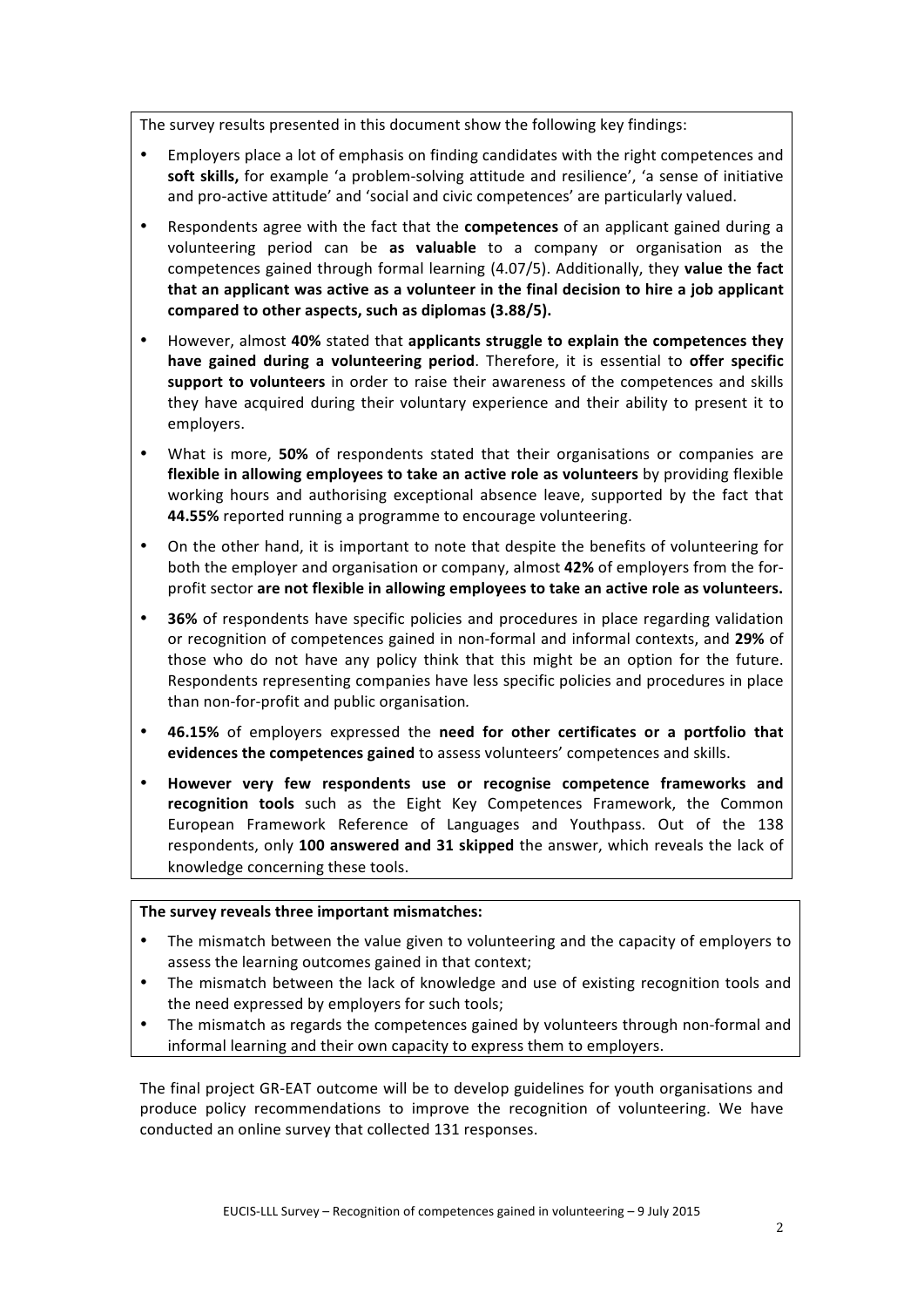#### **1. Profile of survey respondents**



*Graph 1 – Size of interviewed companies and organisations* 

The respondents of our survey are non-for-profit organisations (60%), for-profit companies (20%) and administrations and institutions (20%). They represent mainly small companies and organisations and 47% of them have offices at local/regional level, against 28% at hational level, 10% at European level and 17% at international level. Half of the respondents are in charge of recruitment (48%), 43% are Directors/CEO or Deputy Directors/Deputy CEO and 9% are Heads of Human Resources. The survey has the capacity to identify patterns of skill demands from different sectors and the following results are meant to identify the needs of employers for each type of organisation interviewed.

**2. The three competences gained during a volunteering period that are most relevant for** the labour market

## *Table&1*

| <b>Answer Choices</b>                                                 | Responses (%) |
|-----------------------------------------------------------------------|---------------|
| Digital competences                                                   | 11.40         |
| Capacity to learn ("learning to learn")                               | 42.11         |
| <b>Social and civic competences</b>                                   | 47.37         |
| Intercultural and interpersonal skills                                | 45.61         |
| Sense of initiative and pro-active attitude (entrepreneurial mindset) | 55.26         |
| <b>Problem-solving attitude</b>                                       | 57.02         |
| Cultural awareness and expression                                     | 11.40         |
| Mathematical competences and basic competences in science &           | 3.51          |
| technology                                                            |               |
| Networking and public relations skills                                | 16.67         |
| Communication in the mother tongue                                    | 3.51          |
| Communication in foreign languages                                    | 19.30         |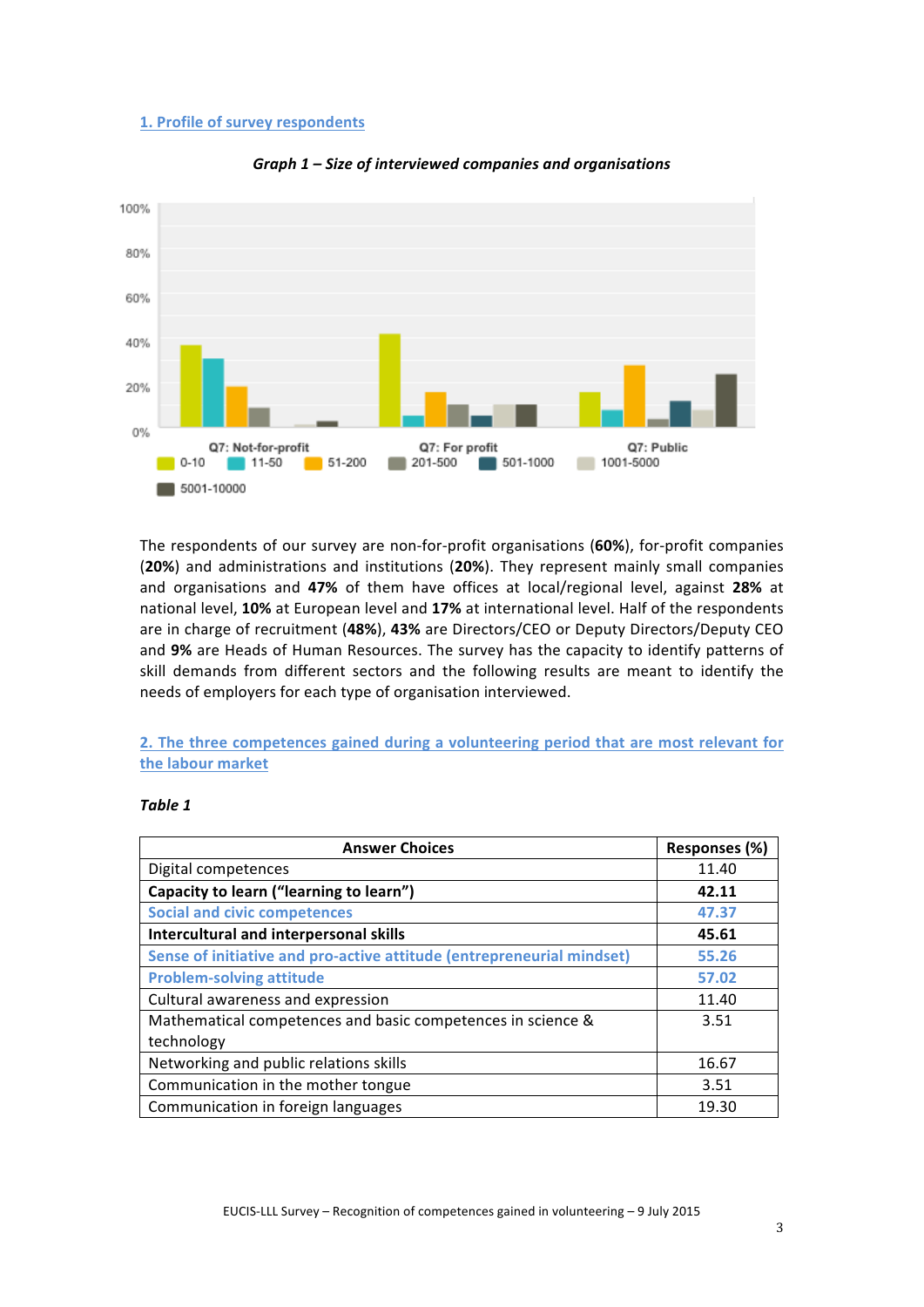The Recommendation of the European Parliament and of the Council of 18 December 2006 on Key Competences for Lifelong Learning<sup>2</sup> provided a European reference framework covering eight key competences (defined as "knowledge, skills and attitudes" by the European Commission) which encompass a broad agenda for education and training at all stages of life<sup>3</sup>. In this context, we asked employers to select among a list of eleven competences, including the eight defined by the European Commission, what three skills gained by individuals during a volunteering period are the most relevant for the labour market. According to the respondents, the three competences are: **Problem-solving** attitude and resilience (57.02%), Sense of initiative and pro-active attitude (55.26%), Social and civic competences (47.37%). These are shortly followed by intercultural and interpersonal skills and capacity to learn, representing respectively 45.61% and 42.11% (see *Table+1)*.

The three types of organisations interviewed (non-for-profit, for-profit and public) agreed that the three competences gained during a volunteering period are most relevant for the labour market, however, the order of appeal is different depending on the type of company or organisation. For-profit organisations think that the **sense of initiative** is the most relevant competence, whereas non-for-profit and public organisations think that the most relevant competence is respectively **Intercultural and interpersonal skills** and **problem**solving attitude *(see Graph 2)*.

According to the European Commissions' definition<sup>4</sup>, sense of initiative involves '*creativity, innovation and risk-taking, as well as the ability to plan and manage projects in order to* achieve objectives. The individual is aware of the context of his/her work and is able to seize *opportunity that arise'.* One of the respondents of our survey from the for-profit sector stated that the **sense of initiative**, which is the ability to turn ideas into action, is the most important competence because it requires lateral thinking and confidence. He added that pro-active people are constantly moving forward, looking to the future and making things happen. Therefore, it is an added value for companies.

Furthermore, being a **confident problem-solver** seems particularly important to one's success in the labour market. Defining problems, generating alternatives, evaluating alternatives, and implementing solutions are the fundamental steps to being a problemsolver. Besides, it is often linked to decision-making skills, another key skill in the workplace.

**Intercultural and interpersonal skills** are described under the EU definition of "social and *civic competences*" that refer to personal, interpersonal and intercultural competence and all forms of behaviour that equip individuals to participate in an effective and constructive way in social and working life. Employers from the non-for-profit sector particularly expressed appreciation for this competence.

The following graph shows the most relevant competences gained by people during a voluntary period **according to each category of interviewees**.

<sup>&</sup>lt;sup>2</sup> http://eur-lex.europa.eu/legal-content/EN/TXT/?uri=celex:32006H0962

<sup>3</sup> The eight key competences for lifelong learning are those which all individuals need for personal fulfilment and development, active citizenship, social inclusion and employment.

<sup>&</sup>lt;sup>4</sup> http://eur-lex.europa.eu/legal-content/EN/TXT/?uri=URISERV:c11090

EUCIS-LLL Survey – Recognition of competences gained in volunteering – 9 July 2015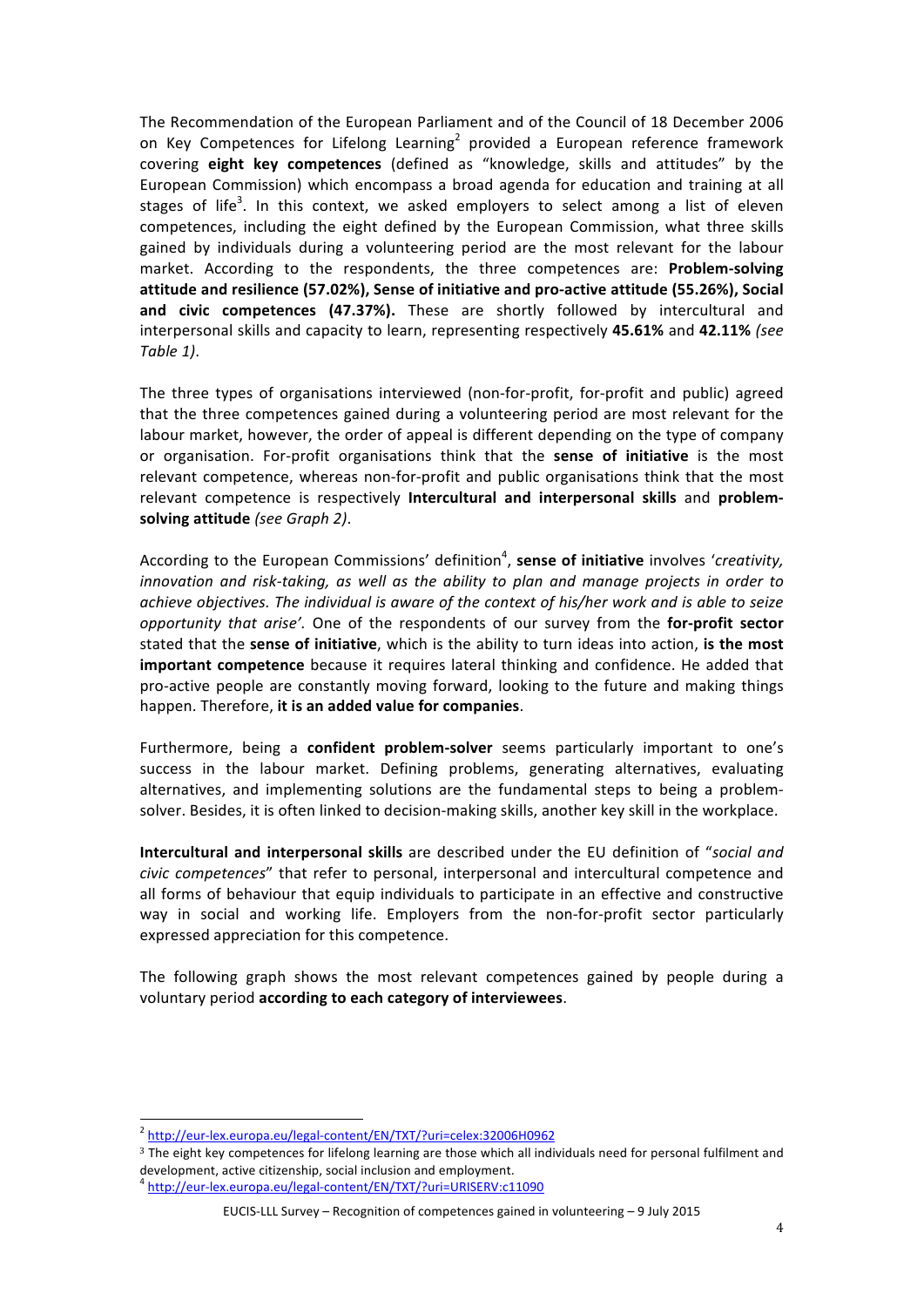

# *Graph 2 – Most relevant competences gained during a volunteering period by category*

The most relevant competences gained during a volunteering period correspond to the ones that have been identified in the 2013 Cedefop research "Piloting a European employer survey on skill needs"<sup>5</sup>, except for digital skills. The Cedefop study implies that employers increasingly require validation of **digital literacy skills**, so much so that employability can depend on it. However, our survey shows that only 11.4% of the respondents consider digital competences as a skill gained during a volunteering period as most relevant. The conclusion we can draw is that most employers presume that persons already encompass **those competences** and therefore, **digital literacy became a basic skill.** Another explanation is that, for many, volunteering implies working in the field and not on a desk; reflecting a partial image of the voluntary sector and of the activities performed by volunteers.

Although the Internet is part of daily life for many of us, some parts of the population are still excluded from media literacy in a digital environment and we are facing a shortage of employees with digital skills across the EU<sup>6</sup>. Therefore, it is crucial that policy-makers anticipate and analyse skill requirements and address digital skills at the highest political level. A respondent of our survey from the for-profit sector agreed and explained that **digital literacy improves employability** because it is a skill demanded by many employers when they first evaluate a job application. Additionally, it will be looked upon favourably due to it enabling the acquisition of other important life skills.

EUCIS-LLL Survey – Recognition of competences gained in volunteering – 9 July 2015

<sup>!!!!!!!!!!!!!!!!!!!!!!!!!!!!!!!!!!!!!!!!!!!!!!!!!!!!!!!</sup> 5 http://www.cedefop.europa.eu/en/publications-and-resources/publications/5536

<sup>&</sup>lt;sup>6</sup> 'Yet skills development does not come about as fast as technological development, which is why we are faced with a paradoxical situation: although almost 24 million Europeans are currently without a job, companies have a *hard time finding skilled digital technology experts. As a result, there could be up to 825,000 unfilled vacancies for ICT* professionals by 2020. Moreover, there is a need for digital skills for nearly all jobs where digital *technology* complements existing tasks. In the near future 90% of jobs - in careers such as engineering, *accountancy,+nursing,+medicine,+art,+architecture,+and+many+more+8+will+require+some+level+of+digital+skills'.*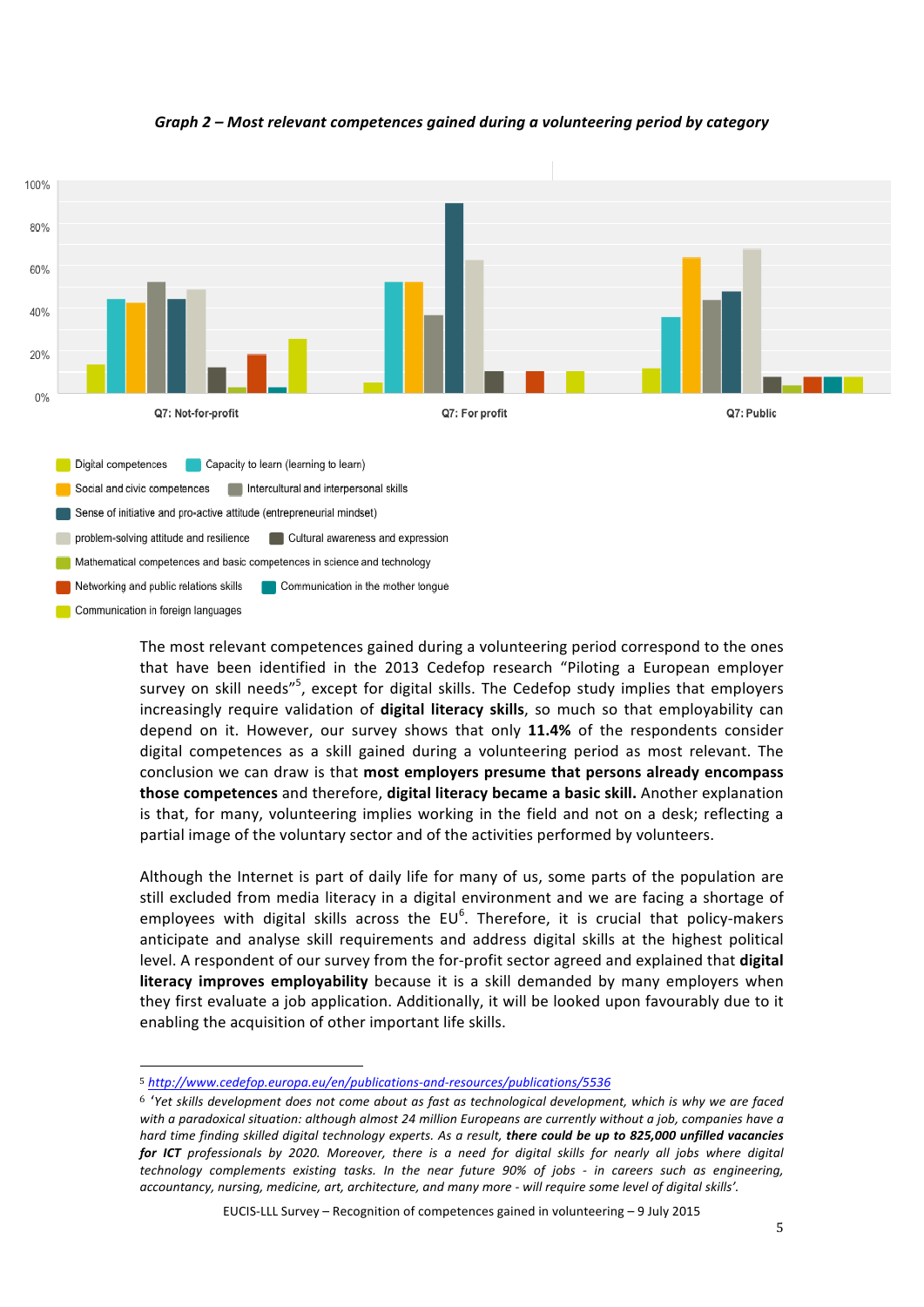#### **3. Challenges**





To actually gain a thorough understanding of the competences gained by an applicant who has participated in volunteering activities

The capacity of (young) applicant to explain the competences and skills they have gained during a volunteering period

Comparing applicants who have a non-formal or informal learning track record to those with a mainly formal learning track record

No, I have not experienced any of these challenges

Moreover, we asked employers if they experienced any challenges in recognising the learning acquired during a long-term volunteering experience *(see Graph 3)*. Among a short list of the most common challenges in this area, respondents were asked to choose at least one challenge they may have experienced: **38.60%** of them stated that **applicants struggle** to explain the competences and skills they have gained during a volunteering period (this is the most frequent response given by non-for-profit organisations) and **36.84%** explained that it is challenging to compare applicants who have a non-formal or informal learning **track record to those with a mainly formal learning track record** (this is the most frequent response given by public organisations). This shows that it is essential to offer specific support to volunteers in order to raise their awareness of the competences and skills they have acquired during their voluntary experience and their ability to present it to employers.

One of the respondents suggests that it is better to think in terms of **developing potentialities** rather than knowledge, skills and competences as the use of these terms often on an interchangeable basis - and in multiple contexts results in considerable conceptual confusion.

Finally, our survey displays how 60% of respondents from the for-profit sector stated that they have not experienced any of challenges listed (20% of the respondents from the nonfor-profit sector stated the same and 40% of the respondents from the public sector also stated that they have not experienced any of these challenges).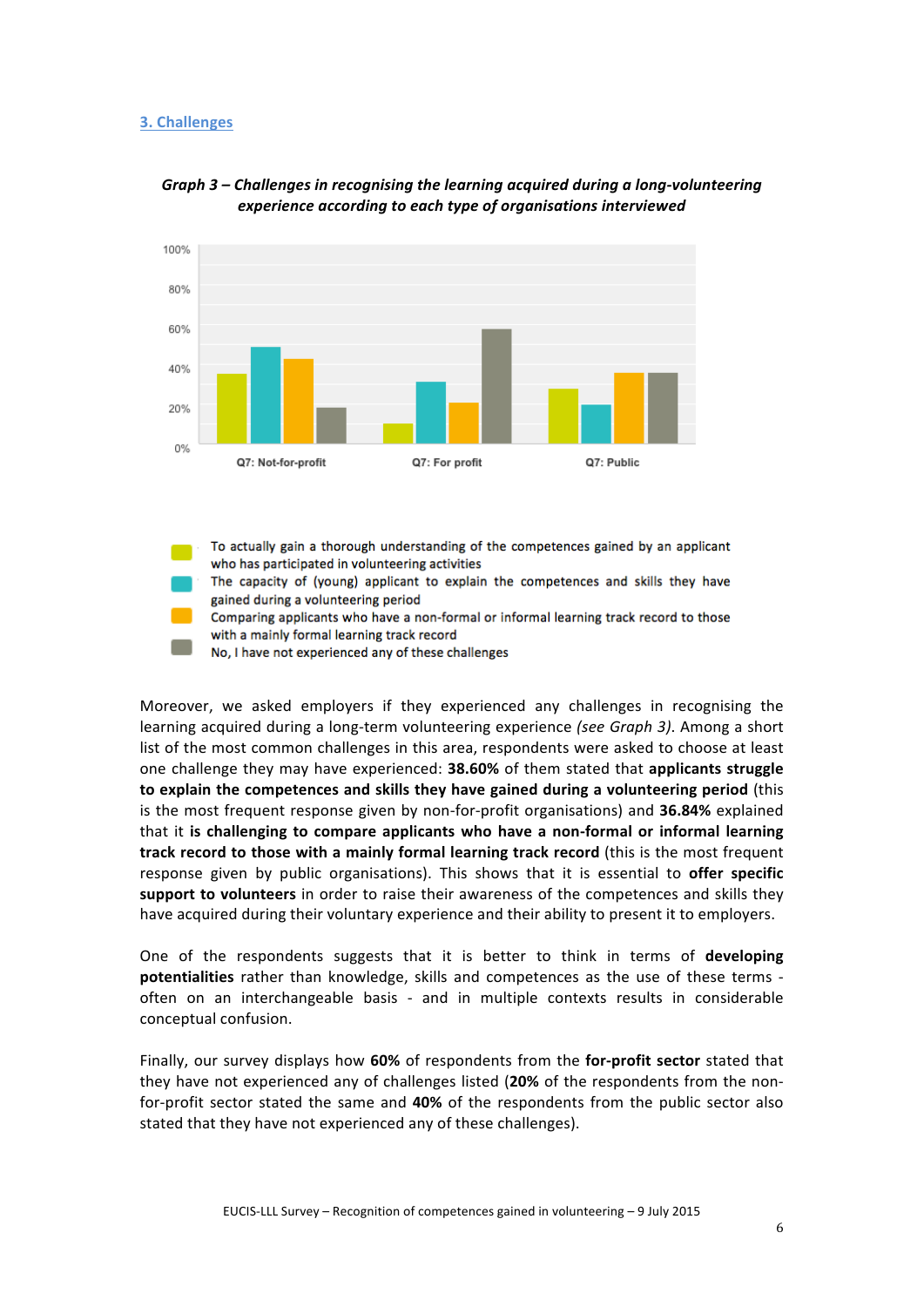The conclusion we can draw from this is that most of the **private organisations have more** strategic human resources management and tools to evaluate applicants compared to the other types of organisations, which can explain the lack of issues during selection processes and therefore the very high percentage of the last option. Another explanation is that forprofit companies may be ignorant to the skills gained through volunteering, due to a lack of understanding, and therefore do not appreciate them as much when compared to other attributes, for example "hard facts" like studies and professional experience, so do not consider it in their selection criteria for business employees.

Contrastingly, having a **volunteering experience is very much appreciated in the non-forprofit sector**. As one interview explained, it illustrates that the candidate already knows the sector. The survey also shows that only 20% of employers from this sector have no difficulties in assessing such competences. It is thus important to support volunteers to better showcase their competences even to employers from the third sector. In Belgium, for example, the associative sector represents 12% of the total employment and 5.5% of the GDP (bi-annual review, National Bank of Belgium).

#### **4. Employers' opinion regarding volunteering**



#### Graph 4 - to what extent do employers agree with the following statements?

Do you value the fact that an applicant was active as a volunteer in the final decision to hire a (young) job applicant compared to other aspects (diploma, work experience...)

The importance given to competences gained during a volunteering period for the final decision to hire a young applicant is dependent on the job profile

My organisation/company is flexible in allowing employees to take an active role as volunteers by providing flexible working hours and/or exceptional absence leave authorisation

The survey is optimistic for volunteers: *Graph 4* shows that respondents agree with the fact that the **competences** of an applicant gained during a volunteering period can be as **valuable** to a company or organisation as the competences gained through formal learning (4.07/5) and respondents answered that they **value the fact that an applicant was active as**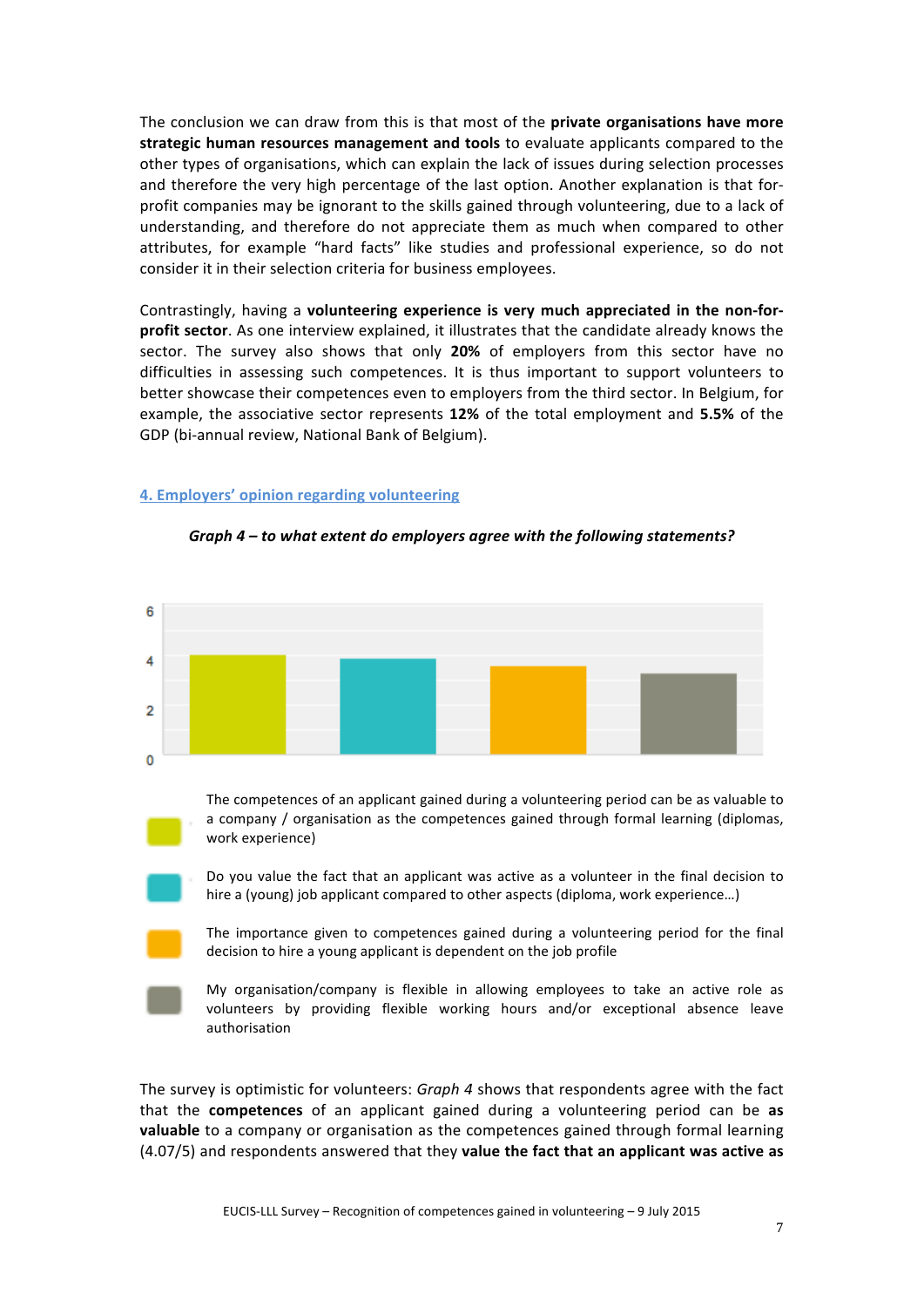### a volunteer in the final decision to hire a young job applicant compared to other aspects, such as diplomas (3.88/5).

It is even more relevant for the non-for-profit and public sectors: **one out of every two** employers coming from these sectors agrees with these statements, whereas one out of four employers coming from the non-for-profit sector shares these ideas. These numbers are optimistic because volunteering can be a method of empowerment and raising selfesteem for individuals, and can make volunteering more attractive, especially to persons keen to enhance that learning and raise their human capital potential.

One of the respondents from the non-for-profit sector stated that "volunteering is a skill invaluable in creating a work ethic, so competences gained through volunteering are extremely important".

Another respondent stated that she does not see a need for formal evidence of the skills achieved through volunteering. What can make the difference during recruitment is the capacity of the candidates to give examples of how they exercised given competences in **practice** during their volunteering experience and their capacity to talk about these in a convincing and sophisticated manner.

What is more, **50%** of the respondents stated that their organisations or companies are flexible in allowing employees to take an active role as volunteers by providing flexible working hours and authorising exceptional absence leave, supported by the fact that 44.55% reported running a programme to encourage volunteering. However, it is important to note that despite the benefits of volunteering for both the employer and organisation or company, almost 42% of employers from for-profit sector are not flexible in allowing employees to take an active role as volunteers. Therefore, it is crucial to increase employers' awareness of the benefits of volunteering for their businesses.



*Graph 5* – Specific policy/procedure in place regarding the validation or recognition of  $competences$  gained in NFIL

EUCIS-LLL Survey – Recognition of competences gained in volunteering – 9 July 2015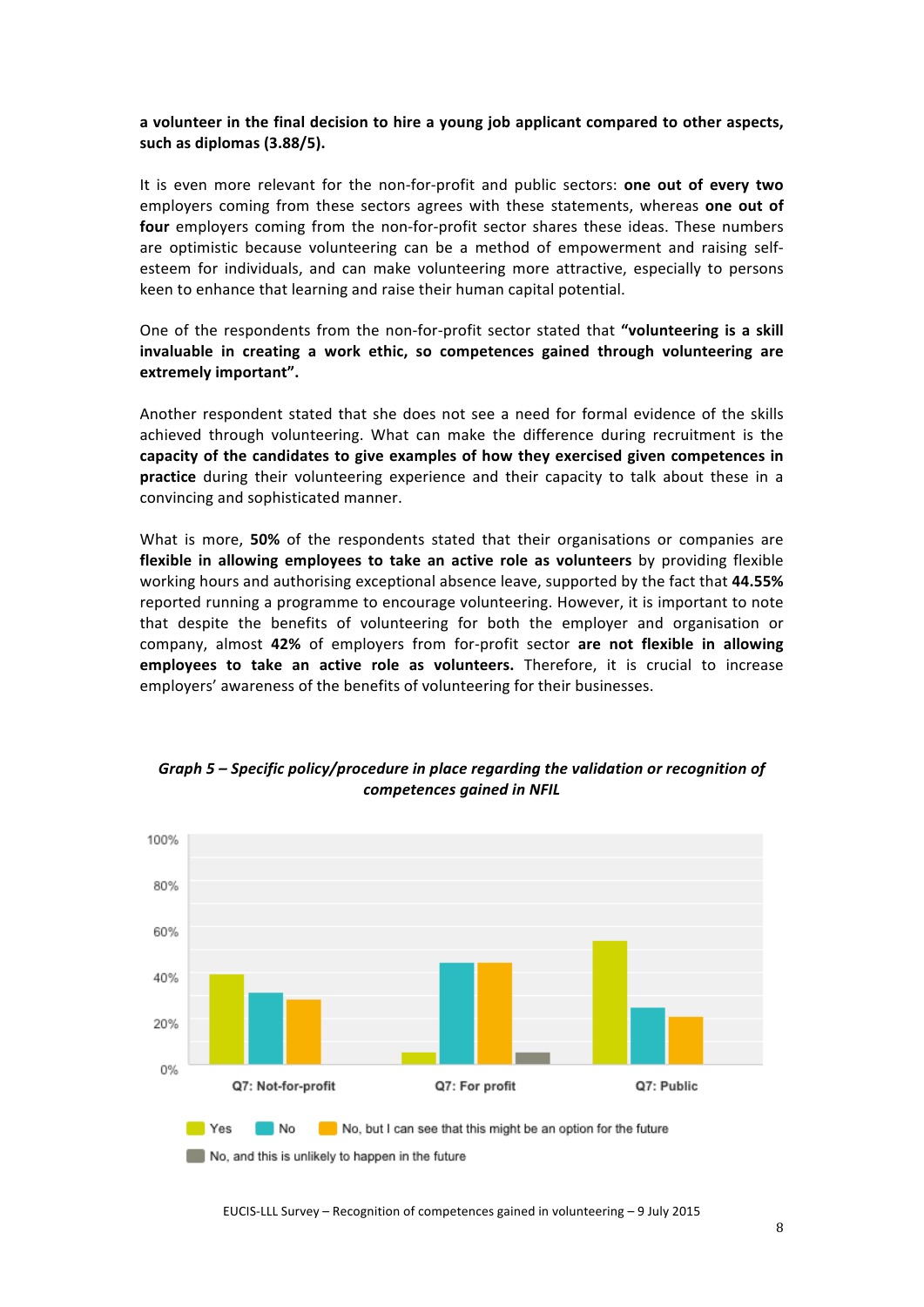Another point that was raised is that **36%** of respondents have a specific policy and procedures in place regarding validation or recognition of competences gained in nonformal and informal contexts, and 29% of those who do not have any policy think that this might be an option for the future. For each category, our survey shows that respondents from for-profit organisations have less specific policies and procedures in place regarding the validation or recognition of competences gained in NFIL than non-for-profit and public organisation, but 45% of for-profit who do not have any procedure in place think that it might be an option for the future (see Graph 5).

Some respondents shared examples of policy or procedures in place regarding validation: a respondent working for the autonomous community of Murcia (Spain) gave us the example of the National Catalogue of professional Qualifications (CNCP)<sup>7</sup>. It is an instrument of the National System for Qualifications and Vocational Education and Training, which lists the professional qualifications according to the appropriate competences for the professional exercise.

Another respondent working for the European Association of Education in France listed the **ELICIT Portfolio of the European Citizen<sup>8</sup>, which contains a passport/biography with** personal details, a personal logbook in which people can write about their experience as a European Citizen and about their learning achievements (self-assessment tool) as well as a file to collect and show examples or evidence of what they have done (texts, videos, etc). This procedure is focused on citizenship and describes in detail one's achievements and objectives for future development.

What is more, the Gaelic Athletic Association (GAA) in Ireland have developed an award and use it as a mechanism for establishing to what extent people have the prerequisite **Motivation and Vocation Attributes (MVA)<sup>9</sup> – In Ireland the GAA is the dominant** organisation for Sports Volunteering accounting for 42% of Sports Volunteers in Ireland.

Finally, the network of French student associations aiming at promoting student associative life and projects led by young people ANIMAFAC uses "**Volunteering for skills**"<sup>10</sup> which aims to help young volunteers in the identification of skills developed during a volunteering period. The portfolio developed by ANIMAFAC works as a self-assessment tool and four main transversal skills were identified: communication, administration, team management and interpersonal skills and project management.

#### **5. Competences frameworks and recognition tools are mainly unknown**

Contrastingly to the previous positive research outcomes, **few respondents use or recognise competence frameworks and recognition tools** such as the Eight Key Competences Framework, the Common European Framework Reference of Languages, Mozilla OpenBadges and Youthpass. Out of the 131 respondents, only 100 answered and 31 skipped the answer, which shows the little knowledge concerning these tools. This was confirmed by the phone interviews. If some of them are quite known, others are not used at all, which is why there is a need to clarify and make them understandable to everyone.

 $<sup>7</sup>$  http://www.mecd.gob.es/educa/incual/ice\_catalogoWeb.html</sup>

<sup>8</sup> http://www.elicitizen.eu/

<sup>9</sup> http://www.gaa.ie/

<sup>10</sup> http://www.animafac.net/

EUCIS-LLL Survey – Recognition of competences gained in volunteering – 9 July 2015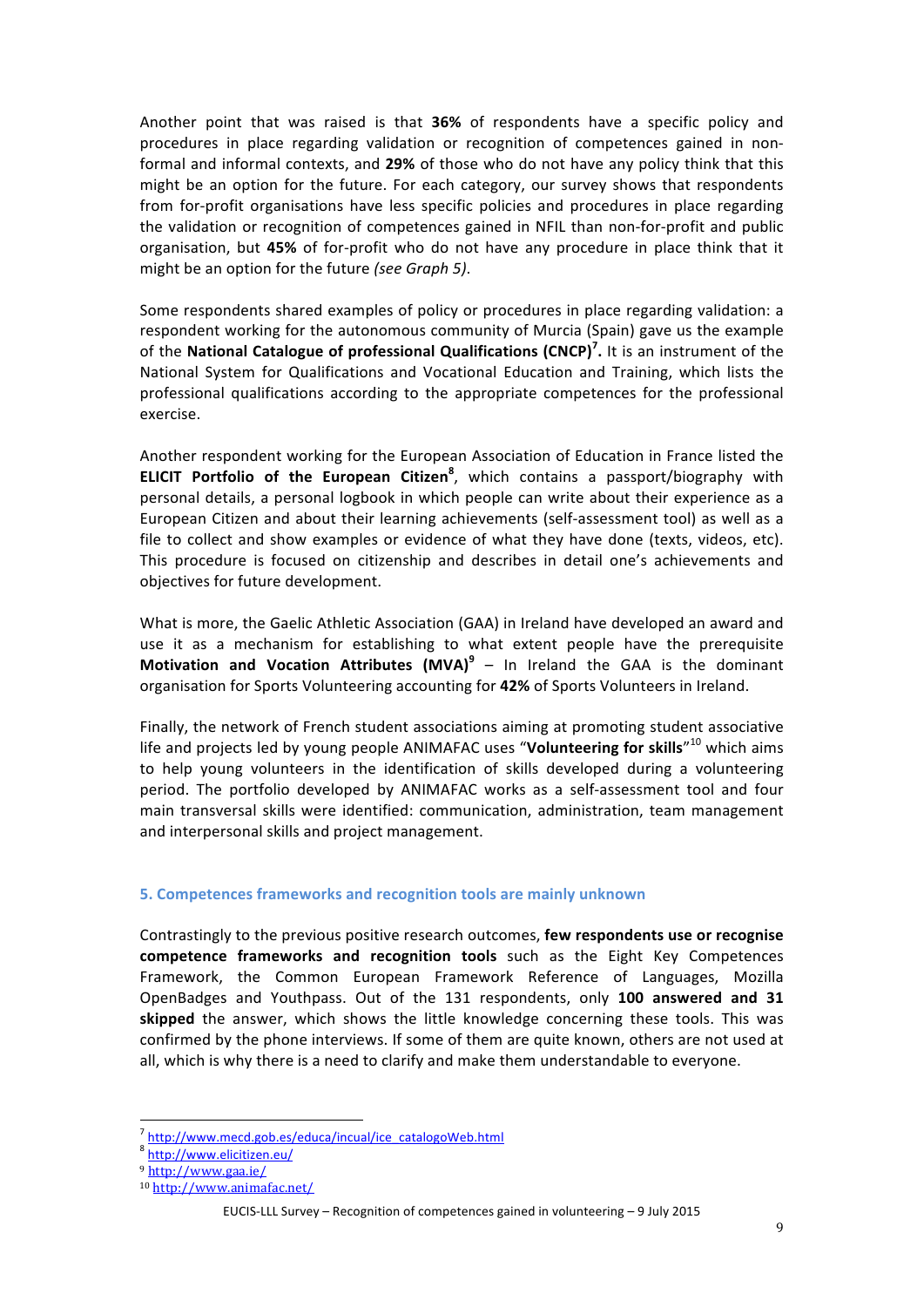The results are the following:

- **Eight Key Competences as defined by the European Commission: 25.8% of** respondents are familiar with this tool, 74.15% are not familiar with this tool and **29%** of them could potentially use them;
- **Common European Framework for Reference of Languages:** this tool is quite famous among respondents compared to others: **40%** are familiar with it and 60% are not. Amongst the latter 60%, 18% could potentially use them;
- Youthpass: this tool is the most famous amongst respondents: 42% use or recognise it, even if 58% are not familiar with it. Among the 58%, only 13.5% could potentially use them.
- Mozilla OpenBadges: the survey shows this tool is the less known amongst respondents. Only 5.5% use it or recognise it and 94.4% are not familiar with it at all. Among the 94.4%, only 12% could potentially use them.

Lastly, the survey shows that employers need evidence that the applicant has the competences to perform certain tasks, in order to recognise the competences gained during a volunteering period (**58.65%**) against **25.96%** of them who say they do not need documentation since the skills of an applicant can be assessed during an interview.



## **6. Employers' needs to recognise the competences of volunteers**

*Graph 6 – What would you need in order to recognise the competences gained during a* volunteering period?

Internal company certificates or certificate by a formal institution (i.e. a university)

Other certificates or a portfolio that describes the competences

Evidence in general that the applicant has the competences to perform certain tasks

No documentation, the skills of an applicant can be assessed during an interview